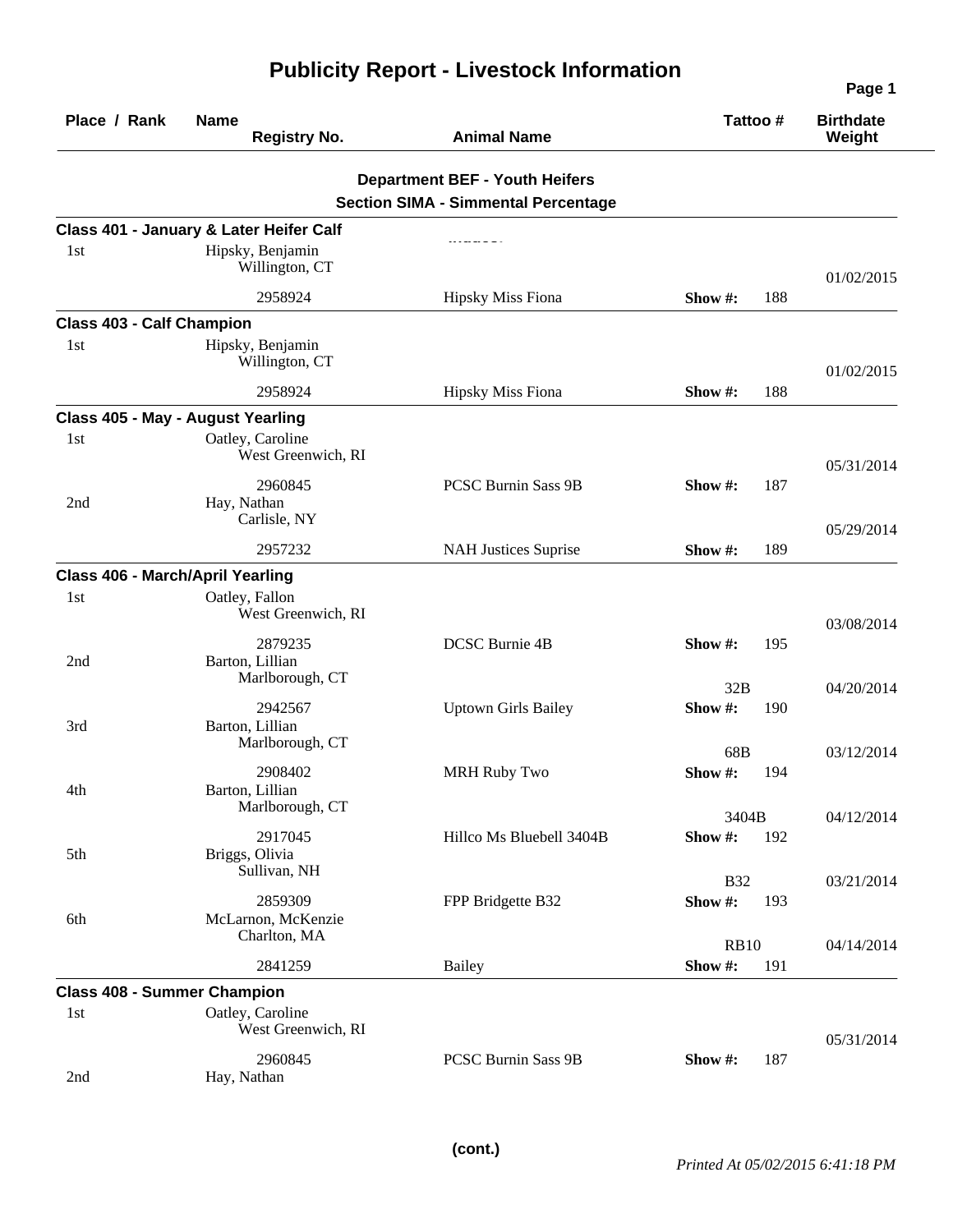## **Publicity Report - Livestock Information**

| Place / Rank         | <b>Name</b><br><b>Registry No.</b>            | <b>Animal Name</b>          | Tattoo #          | <b>Birthdate</b><br>Weight |
|----------------------|-----------------------------------------------|-----------------------------|-------------------|----------------------------|
|                      | <b>Class 408 - Summer Champion</b>            | Group - - (cont.)           |                   |                            |
|                      | Carlisle, NY                                  |                             |                   | 05/29/2014                 |
|                      | 2957232                                       | <b>NAH Justices Suprise</b> | 189<br>Show $#$ : |                            |
|                      | <b>Class 408 - Summer Champion</b>            |                             |                   |                            |
| 1st                  | Oatley, Caroline                              |                             |                   |                            |
|                      | West Greenwich, RI                            |                             |                   | 05/31/2015                 |
|                      |                                               |                             | 187<br>Show $#$ : |                            |
|                      | <b>Class 409 - January/February Yearling</b>  |                             |                   |                            |
| 1st                  | McIntyre, Rachel<br>North Brokfield, MA       |                             | <b>B</b> 15       | 02/14/2014                 |
|                      | 2921575                                       | <b>STN Hidden Treasure</b>  | Show#:<br>196     |                            |
|                      | <b>Class 411 - Senior Champion</b>            |                             |                   |                            |
| 1st                  | Oatley, Fallon<br>West Greenwich, RI          |                             |                   | 03/08/2014                 |
|                      | 2879235                                       | DCSC Burnie 4B              | Show #:<br>195    |                            |
|                      | <b>Class 412 - Reserve Senior Champion</b>    |                             |                   |                            |
| 1st                  | Barton, Lillian<br>Marlborough, CT            |                             | 68B               | 03/12/2014                 |
|                      | 2908402                                       | <b>MRH Ruby Two</b>         | Show #:<br>194    |                            |
|                      | <b>Class 413 - Grand Champion</b>             |                             |                   |                            |
| 1st                  | Oatley, Fallon                                |                             |                   |                            |
|                      | West Greenwich, RI                            |                             |                   | 03/08/2014                 |
|                      | 2879235                                       | DCSC Burnie 4B              | 195<br>Show $#$ : |                            |
|                      | <b>Class 414 - Reserve Grand Champion</b>     |                             |                   |                            |
| 1st                  | Oatley, Caroline<br>West Greenwich, RI        |                             |                   | 05/31/2014                 |
|                      | 2960845                                       | <b>PCSC Burnin Sass 9B</b>  | 187<br>Show $#$ : |                            |
|                      | <b>Class 414 - Reserve Grand Champion</b>     |                             |                   |                            |
|                      | West Greenwich, RI                            |                             |                   | 05/31/2015                 |
|                      |                                               |                             | 187<br>Show #:    |                            |
| Class 431 - Cow/Calf |                                               |                             |                   |                            |
| 1st                  | Hipsky, Benjamin<br>Willington, CT            |                             |                   | 10/28/2012                 |
| 1st                  | 2873582<br>Hipsky, Benjamin<br>Willington, CT | <b>Hipsky Miss Emily</b>    | Show#:<br>197     | 01/02/2015                 |
|                      | 2958924                                       | Hipsky Miss Fiona           | Show #:<br>198    |                            |
|                      | <b>Class 435 - Cow-Calf Champion</b>          |                             |                   |                            |
| 1st                  | Hipsky, Benjamin<br>Willington, CT            |                             |                   | 10/28/2012                 |
|                      | 2873582                                       | <b>Hipsky Miss Emily</b>    | Show#:<br>197     |                            |

**Page 2**